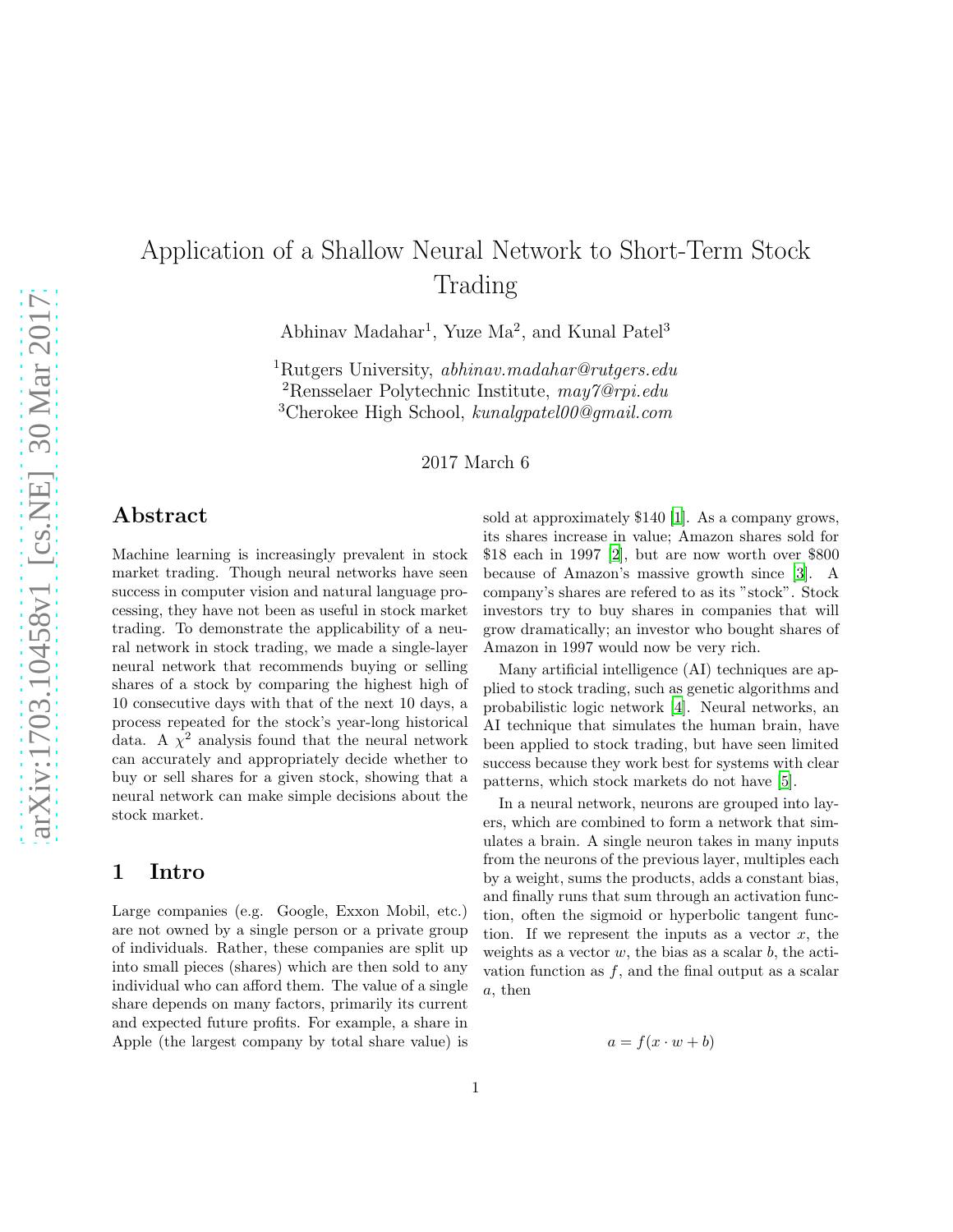A neuron accepts a vector of the previous layer's values and outputs a scalar value, which is then sent to the next layer. By tuning the weights and biases, the neural network can learn how to interpret given data, a process called "training." A deep neural network has many layers, allowing it to find deeper patterns, leading to a dramatic rise in usage in the past few years, especially for tasks like image recognition and natural language processing [\[4\]](#page-2-3). A shallow neural network is a neural network with only 1 or a handful of layers, making it simpler but less powerful.

This study explores the utility of a shallow neural network on stock trading, specifically on deciding whether to buy or sell shares of a given company when given only stock information on said company.

### 2 Methods & Procedure

#### 2.1 Experimental Trial

The neural network was created in Python 2.7 using Numpy, but a similar design in another language or with other tools is expected to yield similar results.

From Yahoo Finance, the daily highs over the past year from for stocks in the Standards & Poors 500 (S&P 500) were downloaded. These highs were then grouped into n chunks, each 10 days long.

The neural network takes a chunk as a 10-vector input. It has only 1 hidden layer, which has 20 neurons. It outputs a 2-vector of the form  $(a, b)$ . a and b are both recommendations in the interval [0, 1] with 1 being a strong recommendation. a recommends selling shares and b recommends buying shares. The recommendation with the larger magnitude is used. For simplicity, the network's output  $(a, b)$  is used to generate a Boolean c equal to the index of the larger component. If the two recommendations are equally strong, then buying more shares is suggested.

$$
a > b \implies c = 0
$$
  

$$
a \not\Rightarrow b \implies c = 1
$$
  

$$
\therefore
$$
  

$$
c = a \not\Rightarrow b
$$

It is trivially shown that  $c$  represents the recommendation to buy shares. If the network recommends buying,  $c = 1$ . If the network recommends selling (i.e. not buying), then  $c = 0$ .

To generate the training data, all but the most recent chunk were considered. To generate the  $k^{th}$ training datum  $(x_k, y_k)$ , let  $x_k$  be the  $k^{th}$  10-vector chunk and  $y_k$  be the correct value of  $c$  for said chunk. To calculate  $y_k$ , compare the highest high  $H_k$  of the  $k^{th}$  chunk with  $H_{k+1}$ , that of the  $(k+1)^{th}$  chunk. If the price rises (i.e.  $H_{k+1} > H_k$ ), then shares shought be bought (i.e.  $y_k = 1$ ). If the price does not rise, then shares should be sold (i.e.  $y_k = 0$ ). To summarize,

$$
H_{k+1} > H_k \implies y_k = 1
$$
  
\n
$$
H' \nsucc H_k \implies y_k = 0
$$
  
\n
$$
\therefore
$$
  
\n
$$
y_k = H_{k+1} > H_k
$$

It is trivially shown that

$$
y_k = \max(x_{k+1}) > \max(x_k)
$$

The training data

$$
\{(x_1, y_1), (x_2, y_2), (x_3, y_3), ..., (x_{n-1}, y_{n-1})\}
$$

ignores the most recent chunk  $(x_n, y_n)$  so that it can be used to test the neural network. red The neural network then trains on the training data using standard backpropagation and gradient descent. To test it, the network makes its decision  $c_{n-1}$  on the secondmost recent chunk  $x_{n-1}$ . The decision's accuracy (i.e.  $c_{n-1} = y_{n-1}$  was then recorded.

Of the 500 stocks in the S&P 500 available, 385 stocks were given to the neural network, which trained and tested itself over each.

#### 2.2 Control Trial

To know if the neural network is useful, a control that randomly recommends buying or selling was applied to the S&P 500 data. It generated a  $c_{n-1}$  that was equally likely to be 0 or 1.  $y_{n-1} = max(x_n)$  $max(n_{n-1})$  as in the experimental group. This decision's accuracy (i.e.  $c_{n-1} = y_{n-1}$ ) was then recorded.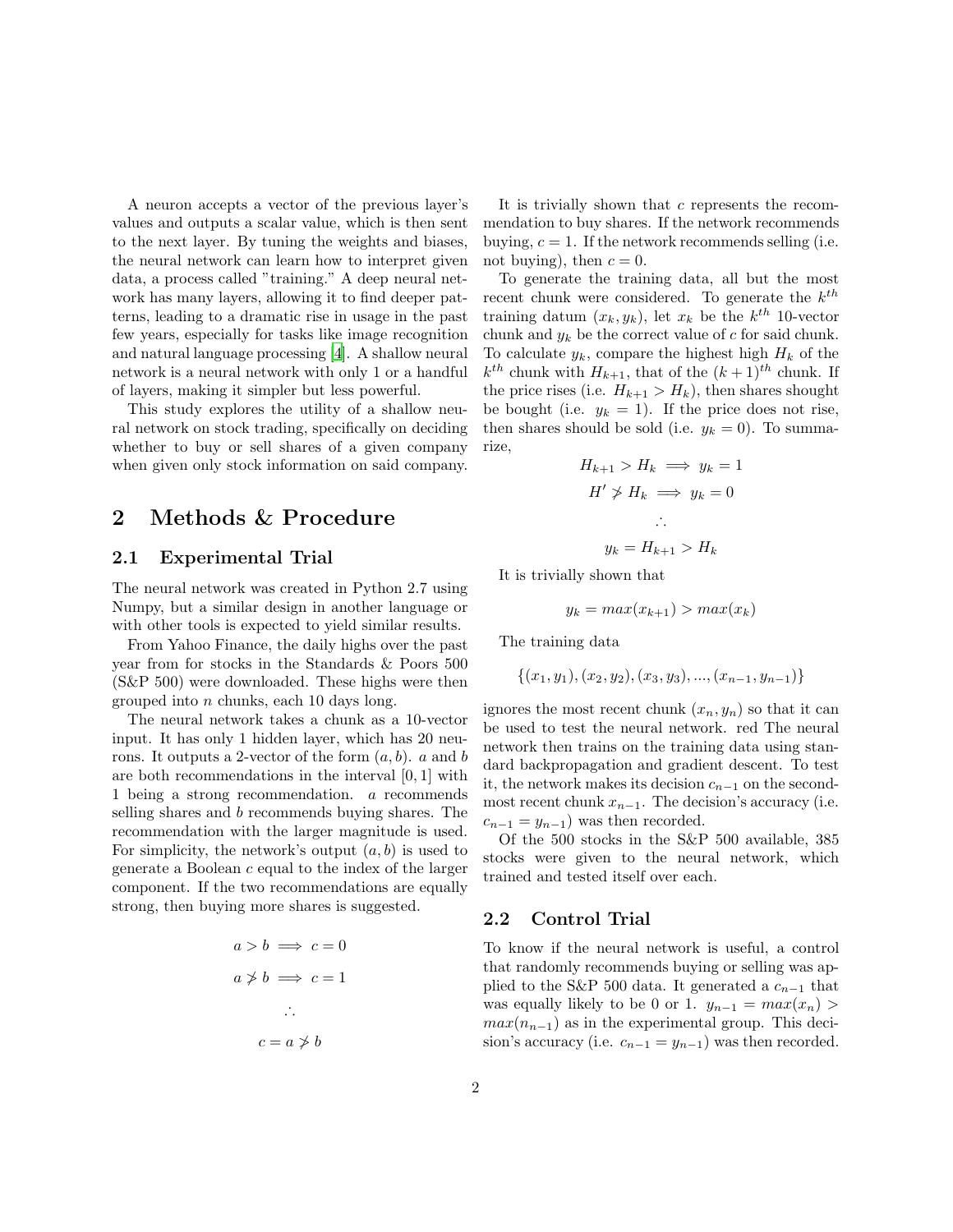# 3 Results

The null hypothesis argues that the neural network knows nothing of the stocks on which it makes decisions and thus is no better than a random suggestion of either buying or selling.

Of the 500 stocks given to the control, 278 were decided correctly and 222 were decided incorrectly. Assume that the control's results are not statistically significant. If so, then a chi-squared analysis should show that the control is not statistically significant. Applying the standard formula,

$$
\chi^2 \equiv \sum_i \frac{(O_i - E_i)^2}{E_i}
$$

$$
\chi^2 = \frac{(278 - 250)^2}{250} + \frac{(222 - 250)^2}{250}
$$

$$
\chi^2 = 6.272
$$

Because there are two possible classifications of a result, correct or incorrect, there are 2 degrees of freedom. Using a significance level  $\alpha = 0.01$  with a single degree of freedom would require  $\chi^2 > 6.63$ , which is not the case for the control group.

In the experimental trial, the neural network was given 385 stocks. If the null hypothesis is true, then 192.5 decisions would be correct and 192.5 would be incorrect. The neural network made an incorrect decision for 57 stocks and a correct decision for the remaining 328. Applying chi-squared,

$$
\chi^2 \equiv \sum_i \frac{(O_i - E_i)^2}{E_i}
$$

$$
\chi^2 = \frac{(328 - 192.5)^2}{192.5} + \frac{(57 - 192.5)^2}{192.5}
$$

$$
\chi^2 = 190.755844
$$

190.755844 is significantly higher than the required 6.63, so the null hypothesis is rejected, showing that the neural network has learned from the stock data and can make an informed decision based on it.

## 4 Conclusions & Discussion

Neural networks have seen little success in stocktrading due to the lack of an obvious pattern in the stock market. This particular experiment was designed with simplicity in mind. The neural network has been shown to accurately predict whether the highest value of a stock for 10 consecutive days is higher than the highest value of said stock for the next 10 days. However, this is not very applicable to real-world stock trading because the network does not determine what the next high is, so the stock trader does not know when exactly to buy or sell shares in the stock, only that he or she should at some point.

Changes to the configurations of the neural network, such as its dimensions and learning rate, may improve the neural network's accuracy. Improvements may also be found by an alternative design, such as a convolution neural network, or a significant alteration to the existing network, such as a deep neural network.

# 5 Acknowledgements

The authors thank hackNYU for providing food, drink, lodging, internet access, and countless other utilities during the development of the neural network. We also thank Yahoo for freely distributing stock data. We also thank Rufus Pollock for distributing a list of the tickers of the S&P 500 companies.

# References

- <span id="page-2-0"></span>[1] Yahoo. Apple Inc. (AAPL). February 2017.
- <span id="page-2-1"></span>[2] Investopedia. If You Had Invested Right After Amazon's IPO. August 2015.
- <span id="page-2-2"></span>[3] Yahoo. Amazon.com Inc. (AMZN). February 2017.
- <span id="page-2-3"></span>[4] Cade Metz. The Rise of the Artificially Intelligent Hedge Fund. January 2016.